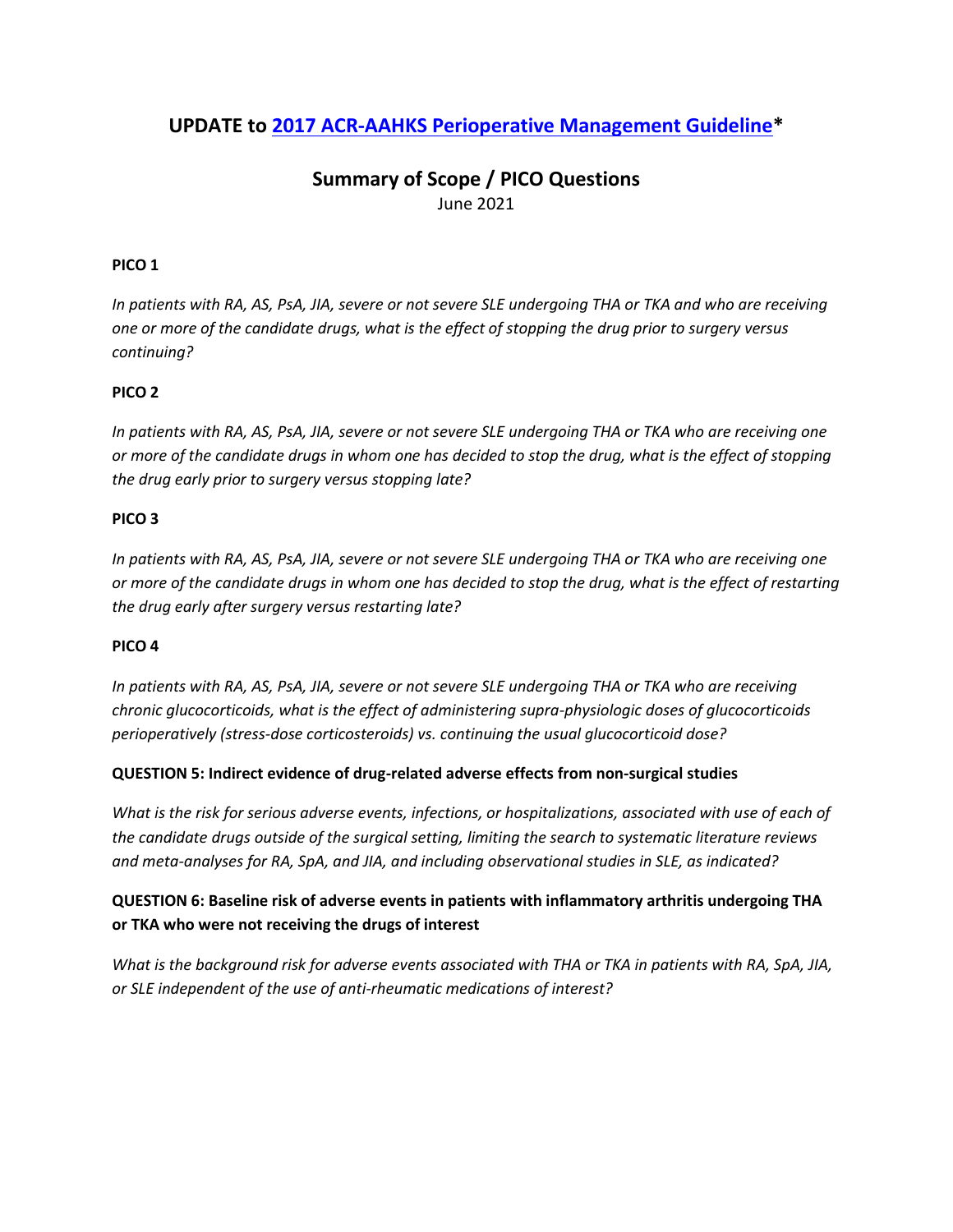# **Medications included in this Guideline Update**

# Table 2 from the 2017 Guideline\* with drug list updated for consideration in the 2021 update work

| <b>DMARDs: CONTINUE these medications</b> | <b>Dosing Interval</b> | Continue/Withhold          |
|-------------------------------------------|------------------------|----------------------------|
| through surgery                           |                        |                            |
| Methotrexate                              | Weekly                 | Continue                   |
| Sulfasalazine                             | Once or twice daily    | Continue                   |
| Hydroxychloroquine                        | Once or twice daily    | Continue                   |
| Leflunomide (Arava)                       | Daily                  | Continue                   |
| Doxycycline                               | Daily                  | Continue                   |
| Apremilast (Otezla) <sup>#</sup>          | Twice daily            | To be decided 2021         |
|                                           |                        |                            |
| <b>BIOLOGICS: STOP these medications</b>  | <b>Dosing Interval</b> | <b>Schedule Surgery</b>    |
| prior to surgery and schedule surgery at  |                        | (relative to last biologic |
| the end of the dosing cycle. RESUME       |                        | agent dose                 |
| medications at minimum 14 days after      |                        | administered) during       |
| surgery in the absence wound healing      |                        |                            |
| problems, surgical site infection or      |                        |                            |
| systemic infection.                       |                        |                            |
| Adalimumab (Humira)                       | Weekly or every 2      | Week 2 or 3                |
|                                           | weeks                  |                            |
| Etanercept (Enbrel)                       | Weekly or twice        | Week 2                     |
|                                           | weekly                 |                            |
| Golimumab (Simponi)                       | Every 4 weeks (SQ) or  | Week 5                     |
|                                           | every 8 weeks (IV)     | Week 9                     |
| Infliximab (Remicade)                     | Every 4, 6, or 8 weeks | Week 5, 7, or 9            |
| Abatacept (Orencia)                       | Monthly (IV) or        | Week 5                     |
|                                           | weekly (SQ)            | Week 2                     |
| Certolizumab (Cimzia)                     | Every 2 or 4 weeks     | Week 3 or 5                |
| Rituximab (Rituxan)                       | 2 doses 2 weeks apart  | Month 7                    |
|                                           | every 4-6 months       |                            |
| Tocilizumab (Actemra)                     | Every week (SQ) or     | Week 2                     |
|                                           | every 4 weeks (IV)     | Week 5                     |
| Anakinra (Kineret)                        | Daily                  | Day 2                      |
| Il-17-Secukinumab (Cosentyx)              | Every 4 weeks          | Week 5                     |
| Ustekinumab (Stelara)                     | Every 12 weeks         | Week 13                    |
| Belimumab (Benlysta)                      | Every 4 weeks          | Week 5                     |
| Ixekizumab (Taltz)#                       | Every 4 weeks          | To be decided 2021         |
| Il-23 Guselkumab (Tremfya)#               | Every 8 weeks          | To be decided 2021         |
|                                           |                        |                            |